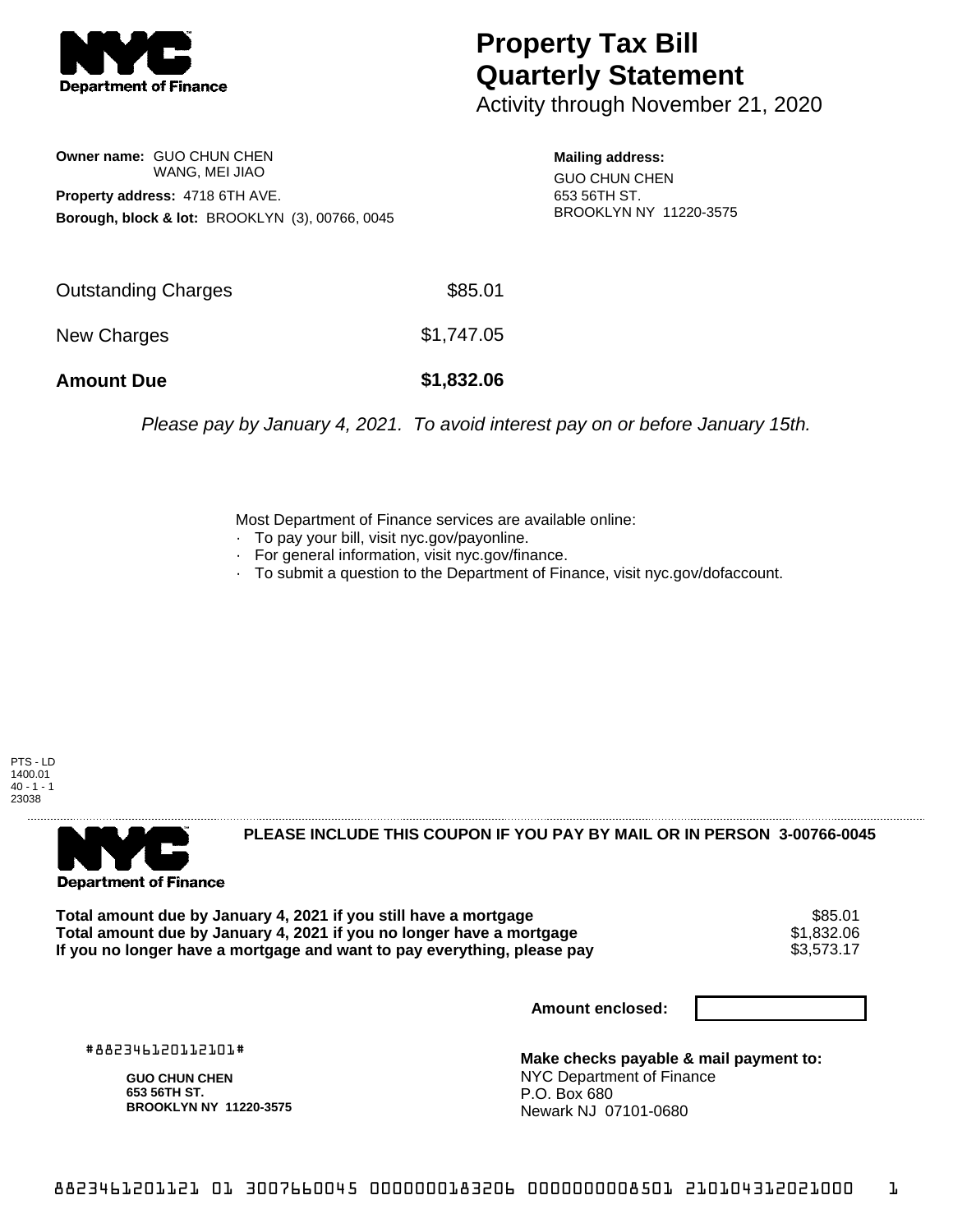

| <b>Billing Summary</b>                                                     | <b>Activity Date Due Date</b> | Amount       |
|----------------------------------------------------------------------------|-------------------------------|--------------|
| Outstanding charges including interest and payments                        |                               | \$85.01      |
| <b>Finance-Property Tax</b>                                                | 01/01/2021                    | \$1,768.27   |
| Adopted Tax Rate                                                           |                               | $$-21.22$    |
| <b>Total amount due</b>                                                    |                               | \$1,832.06   |
| <b>Tax Year Charges Remaining</b><br><b>Activity Date</b>                  | <b>Due Date</b>               | Amount       |
| <b>Finance-Property Tax</b>                                                | 04/01/2021                    | \$1,768.27   |
| <b>Adopted Tax Rate</b>                                                    |                               | $$-21.22$    |
| Total tax year charges remaining                                           |                               | \$1,747.05   |
| If you pay everything you owe by January 4, 2021, you would save:          |                               | \$5.94       |
| How We Calculated Your Property Tax For July 1, 2020 Through June 30, 2021 |                               |              |
|                                                                            | Overall                       |              |
| Tax class 1 - Small Home, Less Than 4 Families                             | <b>Tax Rate</b>               |              |
| Original tax rate billed                                                   | 21.1670%                      |              |
| New Tax rate                                                               | 21.0450%                      |              |
| <b>Estimated Market Value \$1,546,000</b>                                  |                               |              |
|                                                                            |                               | <b>Taxes</b> |
| <b>Billable Assessed Value</b>                                             | \$34,814                      |              |
| <b>Taxable Value</b>                                                       | \$34,814 x 21.0450%           |              |
| <b>Tax Before Abatements and STAR</b>                                      | \$7,326.64                    | \$7,326.64   |
| Basic Star - School Tax Relief                                             | $$-1,410.00$                  | $$-296.00**$ |
| Annual property tax                                                        |                               | \$7,030.64   |
| Original property tax billed in June 2020                                  |                               | \$7,073.08   |
|                                                                            |                               |              |

Please call 311 to speak to a representative to make a property tax payment by telephone.

For information about the interest rate charged on late payments, visit nyc.gov/taxbill.

## **Home banking payment instructions:**

- 1. **Log** into your bank or online bill pay website.
- 2. **Add** the new payee: NYC DOF Property Tax. Enter your account number, which is your boro, block and lot, as it appears here: 3-00766-0045 . You may also need to enter the address for the Department of Finance. The address is P.O. Box 680, Newark NJ 07101-0680.
- 3. **Schedule** your online payment using your checking or savings account.

## **Did Your Mailing Address Change?**

If so, please visit us at **nyc.gov/changemailingaddress** or call **311.**

When you provide a check as payment, you authorize us either to use information from your check to make a one-time electronic fund transfer from your account or to process the payment as a check transaction.